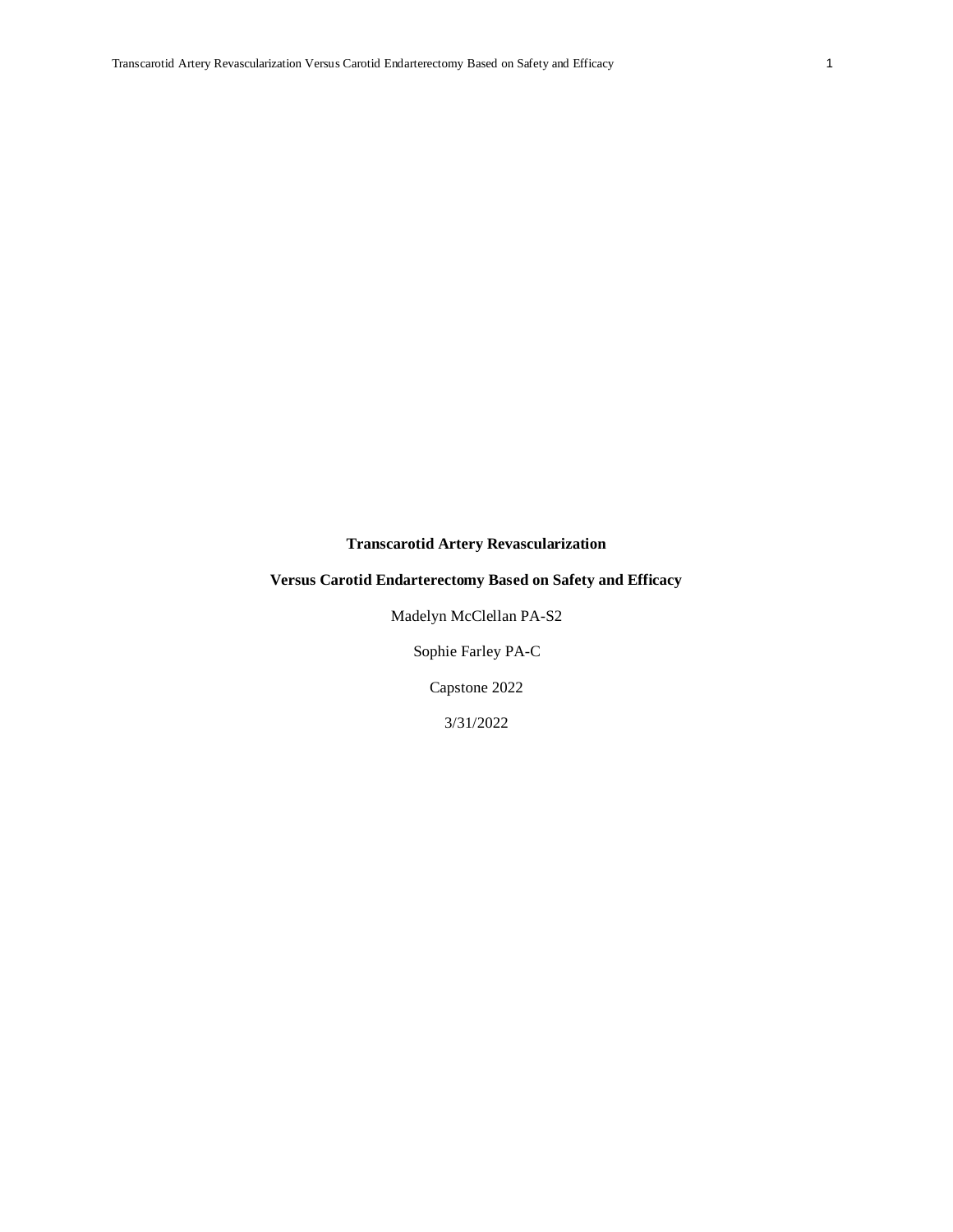# **Table of Contents**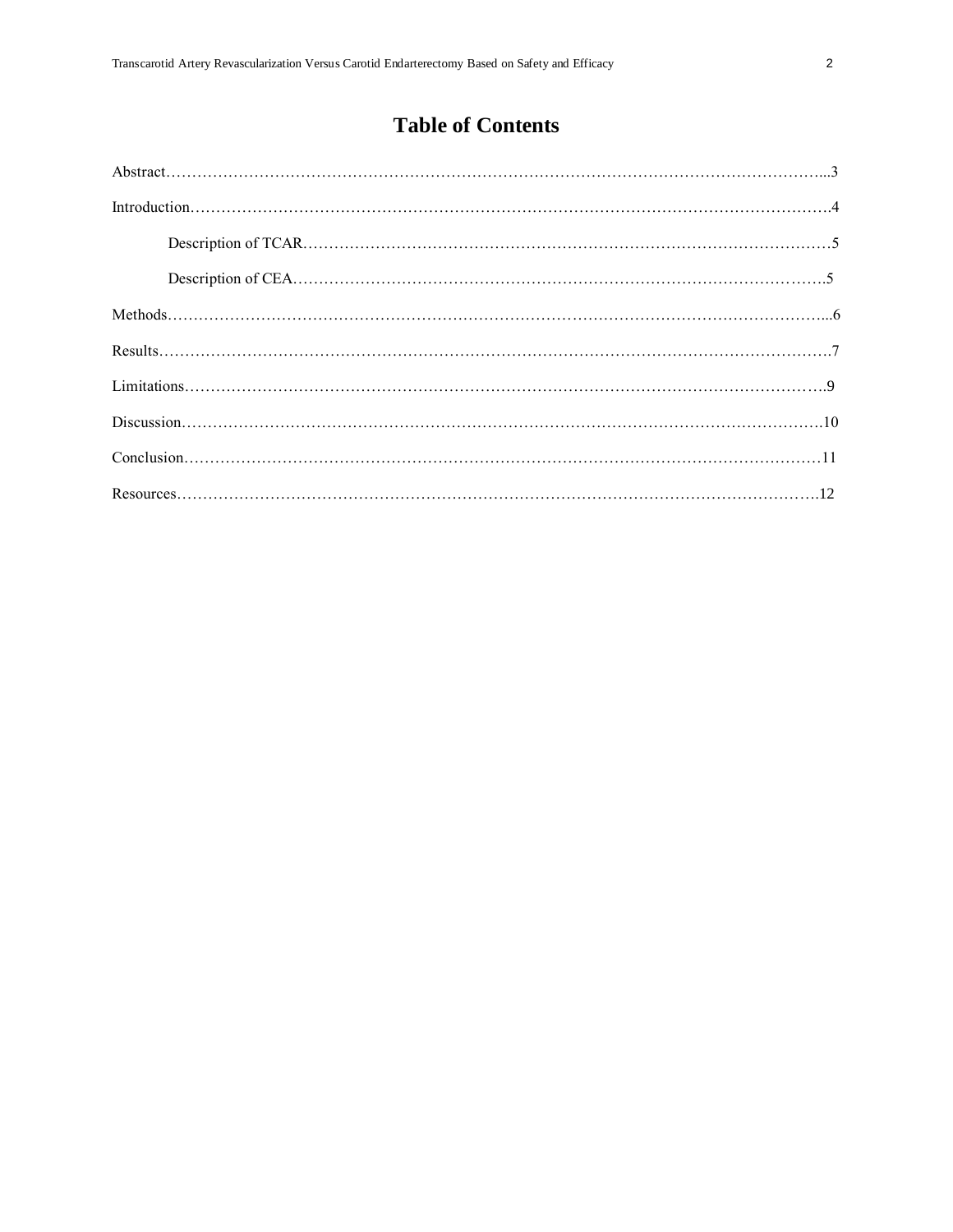#### **Abstract:**

#### **Objectives:**

- Objective 1: This paper challenges the use of carotid endarterectomy (CEA), an invasive vascular surgery, as a primary default to treating carotid stenosis by reviewing studies involving transcarotid artery revascularization (TCAR), CEA, and their post-procedure stroke, myocardial infarction, and cranial nerve injury rates.
- Objective 2: This paper addresses the pathophysiology and risk factors of carotid artery disease and the indications for intervention, whether it be TCAR or CEA.
- Objective 3: This paper describes the perioperative steps during TCAR and CEA.
- Objective 4: This paper compares operative times, perioperative blood loss, and postoperative length of stay associated with CEA and TCAR.
- Objective 5: This paper briefly reviews the cost-effectiveness of TCAR and CEA in relation to long-term financial benefit for patients with minimal current data available.

**Methods:** Studies comparing patients who underwent TCAR versus CEA were taken from EBSCO, ClinicalKEY, and Pubmed. A formalized literature search strategy narrowed the results to ten relevant studies conducted within the last decade. Meta-analysis was utilized when acceptable. Some of the articles outlined specific baseline comorbidities prior to comparing the two groups, while others chose to differentiate based on a symptomatic and asymptomatic basis.

**Results:** Inpatient and post-discharge CVA/death rates were comparable between TCAR and CEA. However, TCAR resulted in reduced risk of cranial nerve injuries compared to CEA and was found to have been associated with less operative times, blood loss, and shorter postoperative length of stay.

**Conclusion:** Transcarotid artery revascularization (TCAR) could present as a safer alternative to carotid endarterectomy (CEA) for specific patients with high-level carotid artery stenosis.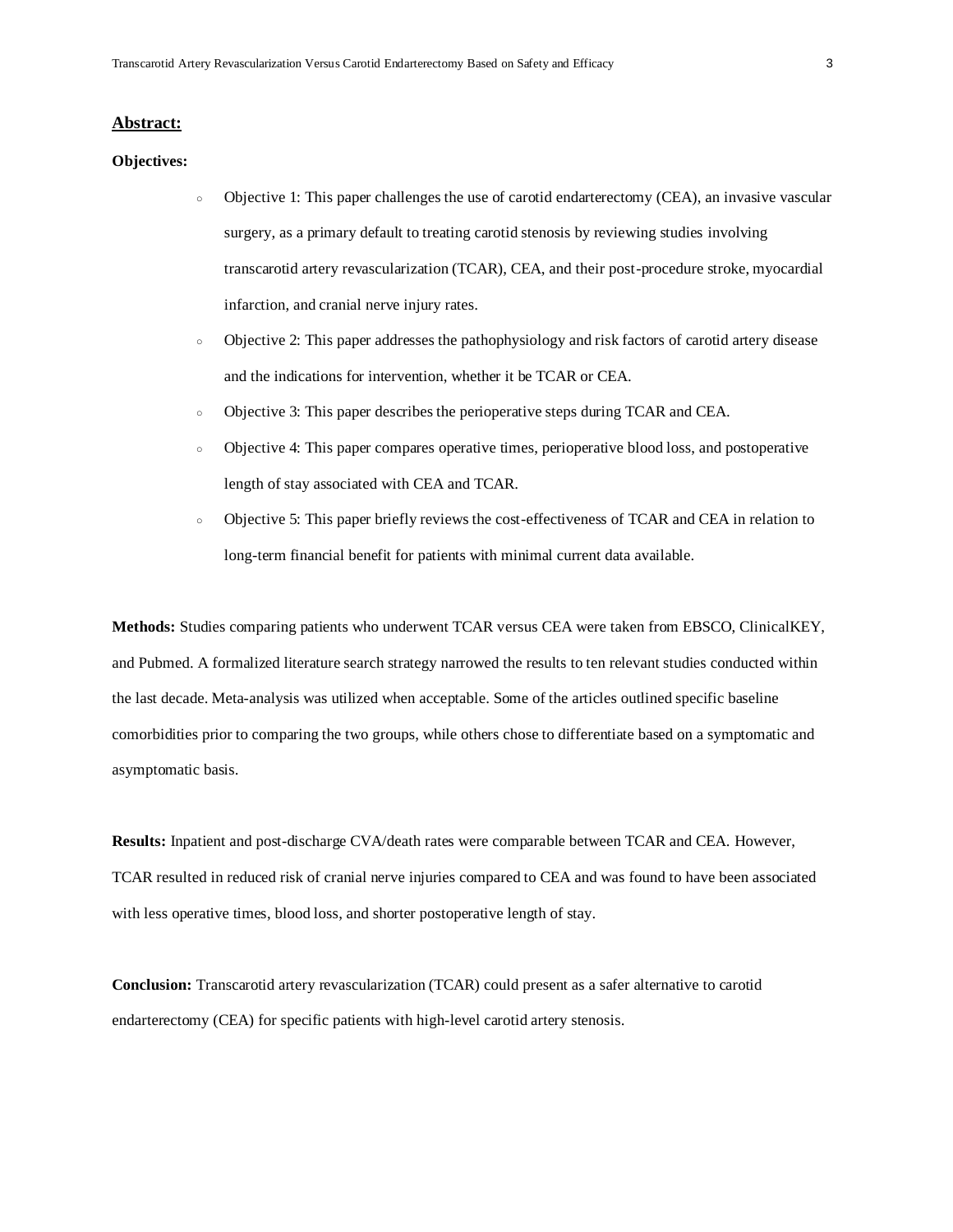#### **Introduction:**

Stroke (CVA) is the fifth main cause of death and a major risk factor for long-term disability.<sup>1</sup> Ischemic strokes are the most common type of strokes. Approximately thirty percent of ischemic strokes are a result of atherosclerosis of the carotid arteries.<sup>1</sup> This progressive buildup of plaque imposes a blockage in the carotid artery leading to the brain. Risk factors for carotid artery stenosis include dyslipidemia, high blood pressure, diabetes, obesity, cigarette smoking, family history, age, and lack of exercise.<sup>2</sup> Medical management and lifestyle changes may be initiated first. However, when arteriography shows high-grade stenosis, consisting between 70-99% occlusion, operative treatments such as an open surgical carotid endarterectomy (CEA) or endovascular intervention may be recommended to mitigate the risk of an ipsilateral carotid stroke. Patients with symptomatic stenosis involving 50-69% occlusion gain moderate benefit from intervention. Surgery is not recommended for mild stenosis of less than 50% occlusion. Large, randomized studies have shown benefits from carotid intervention if the ipsilateral carotid artery has a stenosis of more than 70% after complete recovery following a transient ischemic attack or stroke.<sup>3</sup>

Current treatment options present problems of their own. CEA has been considered the gold standard intervention for the treatment of carotid disease since the 1950's, when it was created by Dr. Michael DeBakey. <sup>4</sup> Despite the fact that CEA is an accepted intervention for patients with asymptomatic and symptomatic carotid artery stenosis, it carries a 1-2% risk of permanent cranial nerve injury, 1-2% risk of postoperative neck hematoma, and 2- 6% risk of postoperative myocardial infarction, according to the 2010 CREST study.<sup>3</sup> Transfemoral carotid artery stenting was developed as a minimally invasive alternative to CEA but has shown a 3.1% increased risk of perioperative CVA and death when compared to CEA.<sup>5</sup> This increased risk with transfemoral carotid artery stenting has prevented it from becoming universally accepted as an alternative for CEA in high-risk patients.<sup>6</sup>

Recently, transcarotid artery revascularization (TCAR) was offered as a clinically proven, less invasive alternative procedure to CEA. During the operation, the surgeon directly accesses the common carotid artery through a carotid cut-down approach, avoiding manipulation of the aortic arch.<sup>1</sup> The brain is protected through temporary blood flow reversal, which prevents the plaque from breaking off and causes dangerous embolisms during the operation. Studies show that TCAR is not problematic despite reversed blood flow because the brain is supplied by multiple arteries which maintain cerebral blood flow throughout the procedure. This novel carotid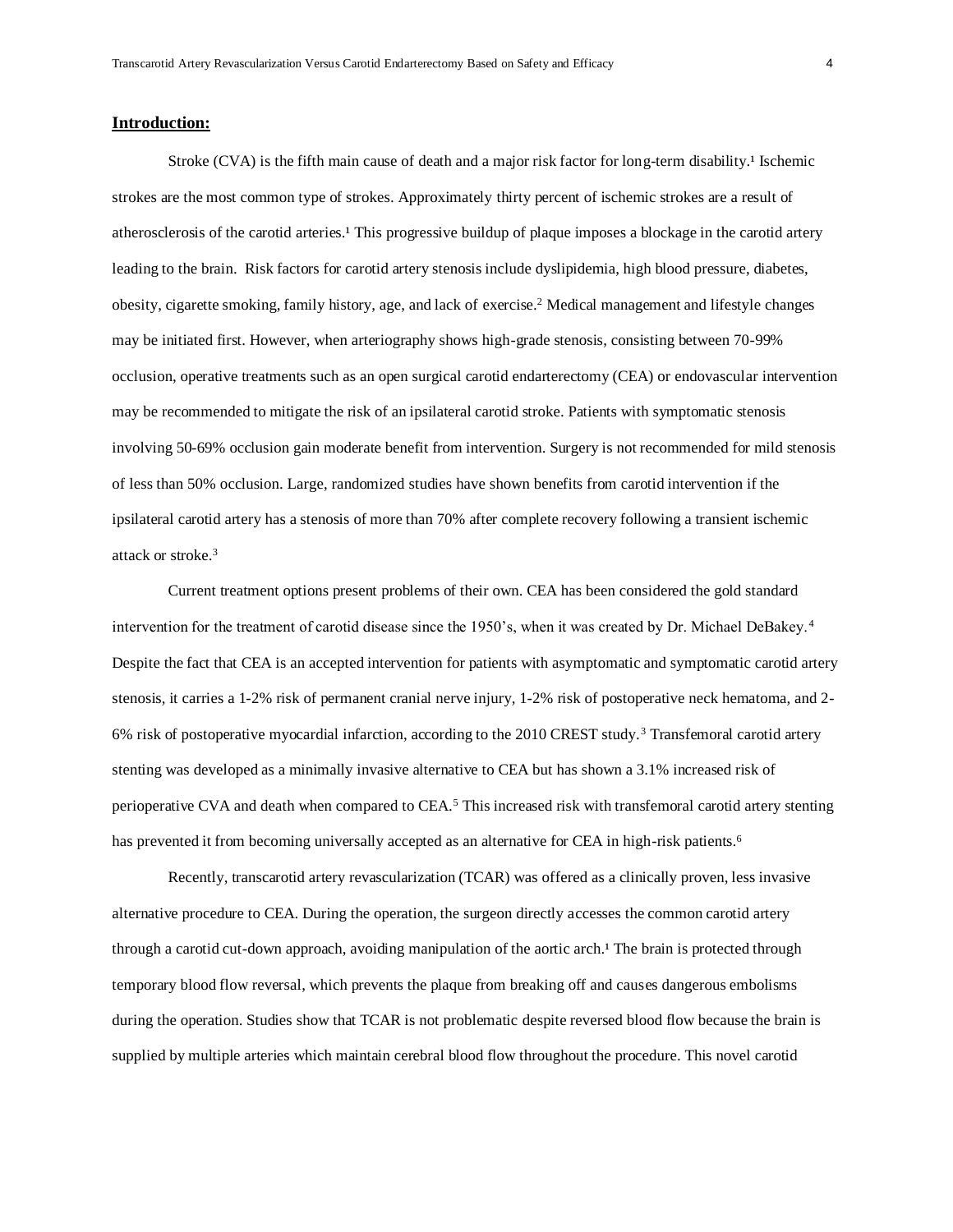intervention may combine the safety of a carotid endarterectomy with the lesser morbidity of a transfemoral carotid stent and is aided by growing evidence of effectiveness in high-risk patients in need of revascularization.<sup>7</sup>

The Society for Vascular Surgery Vascular Quality Initiative TCAR Surveillance Project (TSP) was formed in association with the Centers for Medicare and Medicaid Services and the U.S. Food and Drug Administration to assess the safety and benefits of TCAR in hospital practices.<sup>1</sup> Prior research studies on TCAR have resulted in reduced CVA and death rates, but most studies did not consist of propensity-matched subjects.<sup>8</sup> This paper compares several studies' postoperative outcomes between patients receiving TCAR and those receiving CEA for symptomatic/asymptomatic carotid artery stenosis. This paper assesses whether similar patients undergoing either TCAR or CEA have equivalent rates of postoperative CVA, death, cranial nerve injury, and myocardial infarction (MI). The data is beneficial to surgeons in order to evaluate the most effective therapeutic intervention in patients presenting with carotid artery disease.

#### **Description of TCAR**:

The TCAR procedure requires the placement of a small transverse incision above the upper collarbone at the base of the neck. This allows proper exposure of the common carotid artery. A micropuncture needle, wire, and arterial sheath allow vascular access. An angiogram confirms the anatomy.<sup>8</sup> A wire is then placed into the external carotid for placement of the ENROUTE sheath, which allows operative control over the blood flow rate throughout the procedure. Femoral vein access is established, and a sheath is introduced, which helps complete the external pressure circuit. The common carotid artery is secured proximal to the sheath placement, which causes reverse blood flow. With flow reversal established, the conformable transcarotid stent is utilized to stabilize the plaque along the arterial wall, and a wire crosses the lesion. A predilated balloon angioplasty catheter can also be used if expansion of the stent is necessary. Once the stent is established, the clamp is loosened, and the sheath is removed. Blood flow is reversed back to its normal pathway, and the vessel is closed.<sup>8</sup> The delivery of these devices can disrupt the plaque and cause dangerous debris to be loose. Therefore, a filter is necessary to offer neuroprotection during the procedure.

#### **Description of CEA**:

An incision is made along the neck over the diseased carotid artery to expose the blocked area. A temporary, flexible tube is inserted into the artery so blood flow can resume around the blocked area.<sup>9</sup> Finally, the surgeon cuts into the affected artery and removes the plaque. The incision is closed with stitches.<sup>10</sup>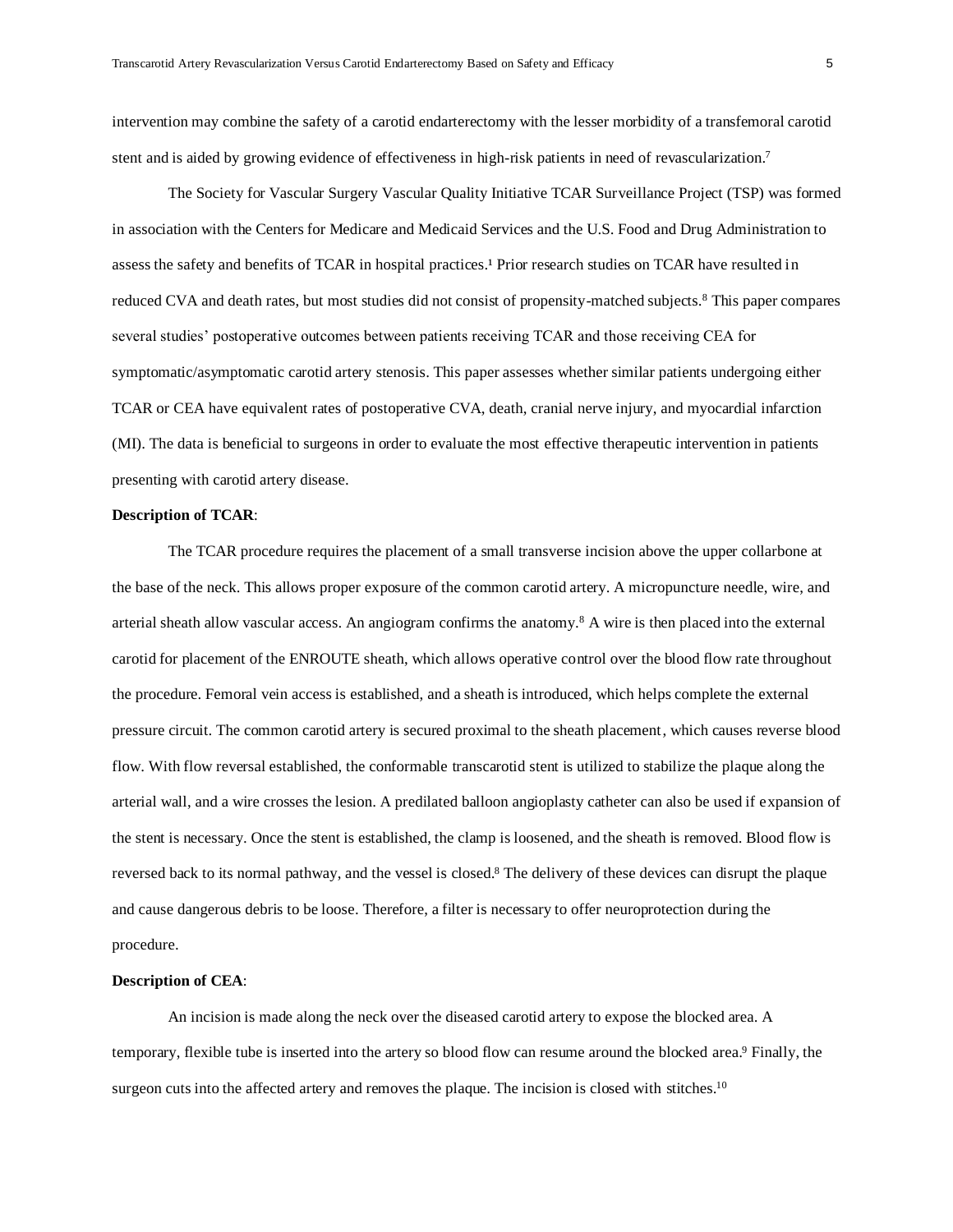#### **Methods:**

Pubmed, EBSCO, and ClinicalKey were searched for studies comparing the outcomes of patients with carotid artery disease who were treated with TCAR or CEA. Meta-analysis was conducted when appropriate. Using the three electronic databases mentioned above, the studies were selected by searching the following key terms: "transcarotid artery revascularization, carotid endarterectomy, safety, efficacy, versus, outcomes." The search terms were then crossed and combined to perform a more advanced search. From there, a detailed reading and critical analysis of each article were performed. Duplicated articles were removed. Each study was classified based on its study design (i.e., systematic reviews, case control, randomized control trials, cohort studies, etc.) and methodological quality. The literature searches from all three databases resulted in ten articles.

An initial literature search was performed in September 2021 using PubMed database using the search terms, "transcarotid artery revascularization" and "carotid endarterectomy," which yielded eight results. Search parameters for "Full Text and MEDLINE" and "outcomes" were added to further focus the literature search, which led to six articles. Articles were further extracted based on the inclusion or exclusion of comparison between the two cardiologic interventions. This focused search criteria refined the search to five articles. These five articles were included because they addressed the comparison between TCAR and CEA in a hospital setting for patients with carotid artery disease.

An additional search was performed in October 2021 using the Clinical Key database with the search terms "transcarotid artery revascularization" and "carotid endarterectomy", which yielded 3896 results. Search parameters for "full free text" and "outcome" and "safety" were added to simplify the results to ten articles. From these ten articles, five of them did not address the comparison between the safety profile between CEA and TCAR. Three other articles did not offer full-text access. The remaining two articles were chosen to define the comparison between the two cardiologic interventions.

An additional search was conducted in October 2021 using EBSCO database with the same search terms "transcarotid artery revascularization" and "carotid endarterectomy" and "outcomes." These search terms generated fifty results. To narrow the search results, the terms "open access" and "versus" were added. This resulted in six articles. Of those articles, three were relevant to the study. The articles excluded either did not compare CEA and TCAR, were repeats from previous databases, or were repeats themselves.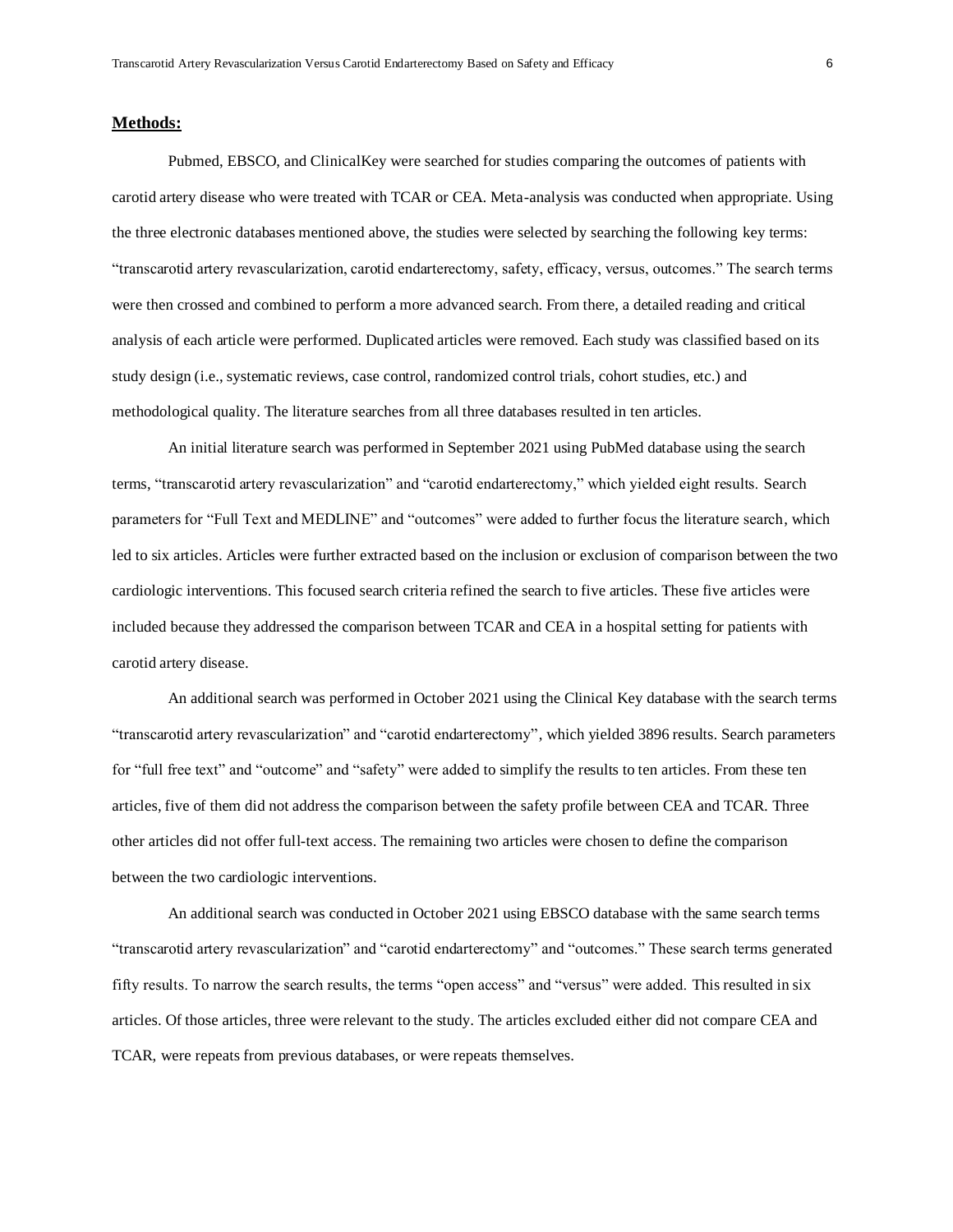### **Results:**

After thorough evaluation of the ten articles collected, the individual studies below resulted in similar findings, despite differences in methods and statistical analysis variables.

Many of the studies assessed the rates of postoperative myocardial infarction between the two cardiologic interventions. A systematic review and meta-analysis conducted by Cui et al. <sup>6</sup> was carried out through nine randomized studies assessing 4012 patients undergoing TCAR. No significant contrast in the 30-day risk of myocardial infarction was found when comparing TCAR and CEA.<sup>6</sup>

Dakour-Aridi et al.<sup>1</sup> conducted a study published in *Seminars in Vascular Surgery* comparing inpatient and 1-year outcomes between CEA and TCAR intervention in symptomatic/asymptomatic patients with diagnosed carotid disease. The study included 4,122 patients undergoing TCAR and 55,373 patients undergoing CEA. Every patient was assessed for pre-existing characteristics and comorbidities. TCAR resulted in notably reduced rates of inpatient myocardial infarction (OR=0.44; 95% CI, 0.25 to 0.76;  $P < 0.01$ ).<sup>1</sup>

Another factor to consider is stroke rates when comparing TCAR and CEA. A multi-institutional analysis comparing the two cardiologic interventions conducted by Kashyap et al. <sup>8</sup> matched the patients in the study in a 1:1 (CEA: TCAR) fashion regarding preexisting comorbidities, such as age, sex, symptom status, and diabetes. Stroke (1.0% TCAR vs 0.3% CEA; P=0.62)<sup>8</sup> rates were similar at 30-days and comparable at 1-year post operation (CVA, 2.8% vs 2.2% [P=0.79]).<sup>8</sup>

Yee et al.<sup>7</sup> performed a retrospective study between January 2011 and July 2018 involving patients undergoing TCAR or CEA at the Indiana University School of Medicine Institution. Participants were propensitymatched by any of the following: age, sex, BMI, tobacco use, restenosis, prior history of neck radiation, contralateral carotid disease, prior neck dissection, and symptom status.<sup>7</sup> A summative incidence rate of CVA/death was similar for both TCAR and CEA (2.42; [-0.57, 5.41], P=0.11).<sup>7</sup>

Schermerhorn et al.<sup>11</sup> contrasted inpatient results of TCAR and CEA by assessing patients who underwent TCAR and CEA between January 2016 to March 2018 using the Society for Vascular Surgery Vascular Quality Initiative TCAR Surveillance Project registry and the Society for Vascular Surgery Vascular Quality Initiative CEA database.<sup>11</sup> 1182 patients received TCAR, while 10,797 patients underwent CEA. Patients who received TCAR were older on average and at a greater risk of being symptomatic.<sup>11</sup> The TCAR patients had more preexisting comorbidities, including coronary artery disease, congestive heart failure, chronic obstructive pulmonary disease,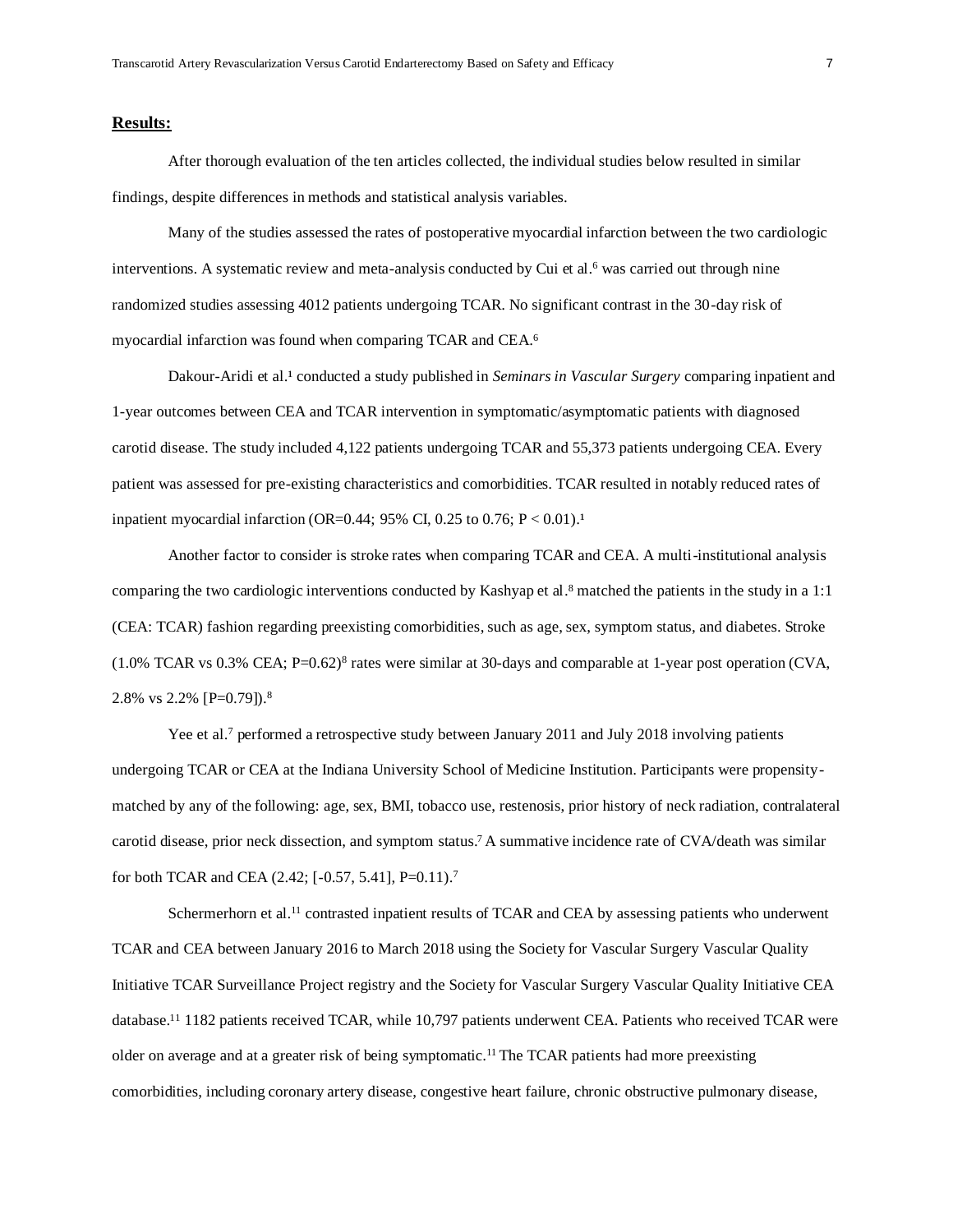and chronic kidney disease. When analysis was adjusted, TCAR was associated with comparable rates of inpatient CVA/death (1.6% vs  $1.4\%$ , P=0.33)<sup>11</sup> and CVA/death/MI (MI; 2.5% vs  $1.9\%$ , P=0.16)<sup>11</sup> to CEA. No differences were observed in rates of CVA (1.4% vs 1.2%, P=0.68).<sup>11</sup>

Mehta et al.<sup>12</sup> conducted a study focusing on elderly patients, also known as octogenarians. This group of individuals included patients with the following: a variety of pre-existing comorbidities, reduced functional capacities, and increased risks with anesthesia when compared to their younger cohorts.<sup>12</sup> Octogenarians resulted in the greatest 30-day and 1-year CVA/death rates when compared to their younger groups (2.3% and 6.3%).<sup>12</sup> Of all the patients, the modified risks of TCAR in relation to CEA were close for 30-day CVA/death and mildly increased for 1-year CVA/death.<sup>12</sup>

The following studies assessed the risk of cranial nerve injury when performing TCAR and CEA. Four of the studies included in the systemic review by Cui et al.<sup>6</sup> showed a reduction in cranial nerve injury with TCAR when compared to CEA (0.54% and 1.84%).<sup>6</sup> The multi-institutional analysis by Kashyap et al.<sup>8</sup> correlated TCAR with a decreased rate of cranial nerve injury when compared to CEA  $(0.3\%$  vs  $3.8\%$ ; P=0.01).<sup>8</sup> Additionally, the retrospective study by Yee et al.<sup>7</sup> resulted in less risk of cranial nerve injury with TCAR than with CEA (0% versus 6.9%,  $P= 0.01$ ,  $\sigma$  even though there were more patients receiving TCAR with a prior history of a ipsilateral neck dissection (6.9 % versus  $1.2\%$ )<sup>7</sup> and radiation (6.9% versus 0%).<sup>7</sup>

Columbo et al.<sup>13</sup> conducted a comparative-effective research study to analyze the benefits of adopting TCAR over CEA. The data utilized in this study was collected between the years 2015 to 2019 from the Vascular Quality Initiative registry. This study associated TCAR with lower risk of nerve injury than CEA (19 patients [0.2%] vs 2041 patients [2.6%]; P< 0.001).<sup>13</sup>

The following studies compared the duration of hospital stays with TCAR and CEA. The study performed by Dakour-Aridi et al.<sup>1</sup> showed patients receiving TCAR were more likely to be discharged after one day (OR=0.74; 95% CI, 0.64 to 0.85;  $P < 0.001$ ).<sup>1</sup> The study by Schermerhorn et al.<sup>11</sup> showed TCAR patients had less risk for cranial nerve injury (0.6% vs 1.8%,  $P < 0.001$ )<sup>11</sup> and were more likely to leave within one day after the procedure  $(27\% \text{ vs } 30\%, \text{ P=0.046}).^{11}$ 

The amount of operative time and blood loss were compared between the two cardiologic interventions. The study performed by Schermerhorn et al.<sup>11</sup> showed TCAR required 33 minutes less than CEA (78 +/- 33 min vs 111 +/- 43 min;  $P < 0.001$ ).<sup>11</sup>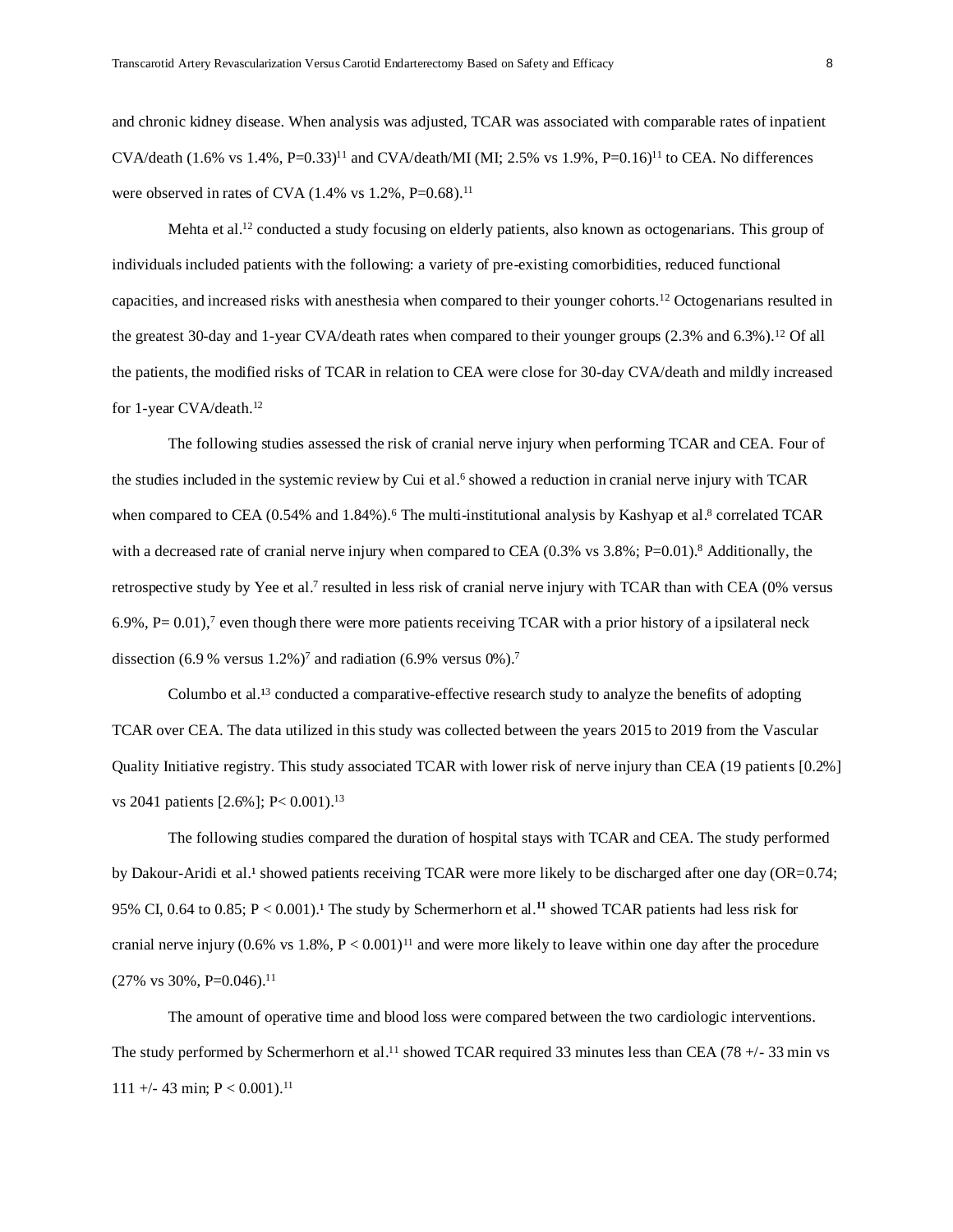Yee et al.<sup>7</sup> utilized multivariate analysis. Results showed that TCAR was associated with an increased risk of intraoperative hypertension, decreased reverse flow/clamp time (mins; -36.80;  $[-45.47, -27.93]$ ,  $P < 0.01$ ),<sup>7</sup> and estimated blood loss (mLs;  $-63.66$ ;  $[-85.91, -41.42]$ ,  $P < 0.01$ ).<sup>7</sup> These results suggest that TCAR and CEA are equivalent in the perioperative period, while TCAR is associated with less operative time and blood loss.

The study by Columbo et al.<sup>13</sup> associated TCAR with shorter operative time when compared to CEA (67[53-86] minutes vs 108 [85-137] minutes; P < 0.001).<sup>13</sup>

## **Limitations:**

The multi-institutional analysis performed by Kashyap et al. <sup>8</sup> was the only one of the studies assessed that utilized propensity matching. By matching TCAR with CEA patients in a 1:1 fashion, the clinical variables that differentiate TCAR vs CEA are reduced.<sup>8</sup> It is difficult to assess the comparison between TCAR and CEA because most of the patients undergoing TCAR have underlying significant comorbidities such as older age, underlying COPD, chronic kidney disease, and heart disease, which deny them the option of CEA due to their poor surgical candidacy. Therefore, unless the patient populations between the two groups are based on a 1:1 propensity matching, the results are not as conclusive.

Whether or not the operations were performed by varying experienced-level surgeons could have skewed the data in favor of one intervention over the other. Some of the studies involved surgeons who were experienced in transfemoral carotid artery stenting and CEA before initiating TCAR, which could have affected the results. Typically, TCAR is performed by vascular surgeons and success rates could vary depending on the type of surgeon performing the operation. Of the studies evaluated, no data was offered on a learning curve for TCAR.

All of the studies involved high-risk patients, which were defined by the criteria set forth by the Centers for Medicare and Medicaid Services only.<sup>7</sup> More data is needed in order to determine whether TCAR is effective on standard-risk or low-risk patients. It is unreasonable to suggest that TCAR can be utilized in all patients with carotid disease without studies representing all risk stratifications.<sup>1</sup> These studies were limited by reduced sample sizes and sampling bias, which may have manipulated the results. Whether or not the study involved symptomatic and/or asymptomatic patients could have affected the perioperative CVA/death/myocardial infarction rates, due to the patient's underlying baseline comorbidity prior to the procedure.

Most patients are discharged after one day post-operation with TCAR. It can be reasonably suggested that some adverse events could have occurred after the patients were discharged, which may not have been shown in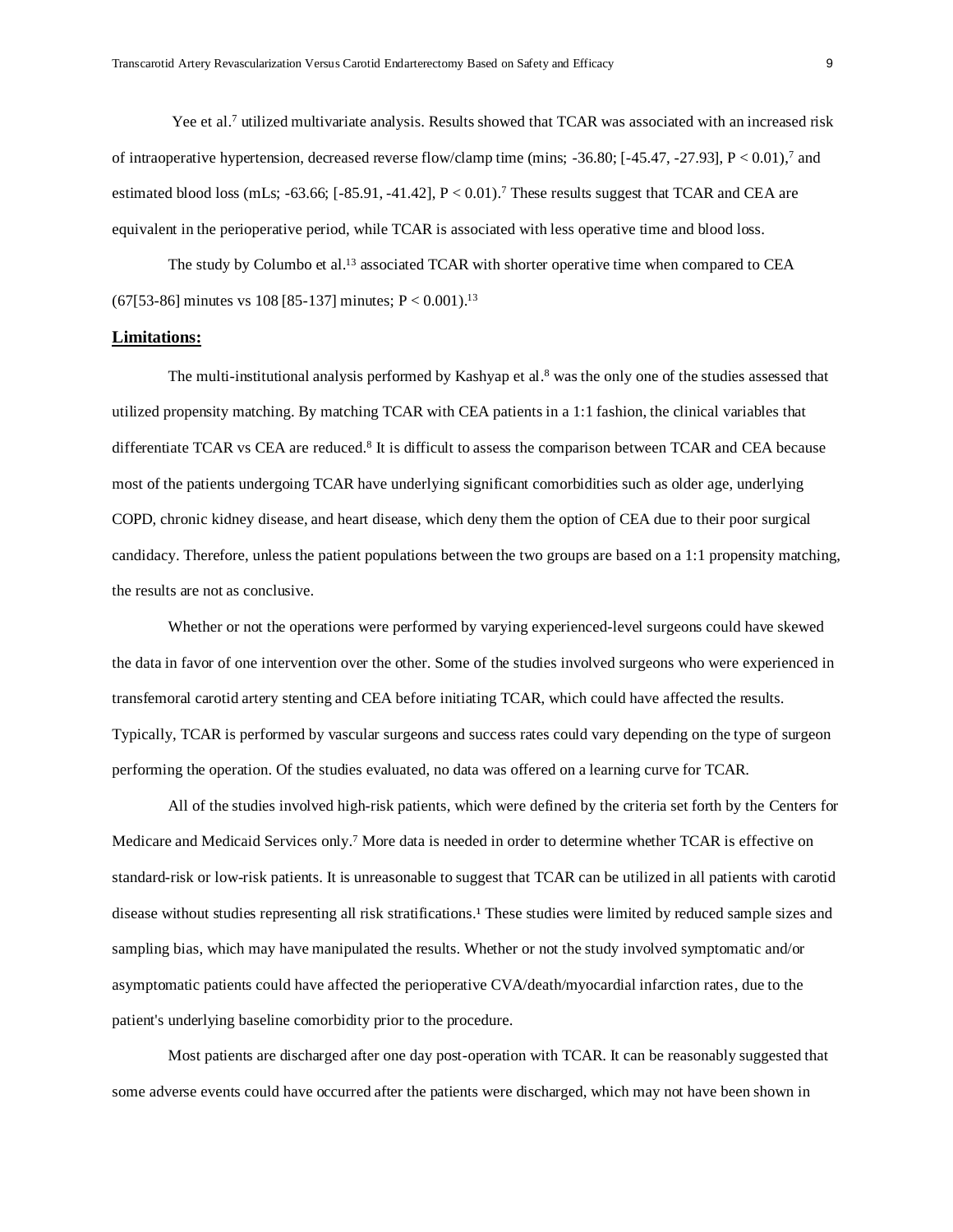some of the studies.<sup>11</sup> This is why it is important to include 30-day postoperative outcomes as well as in-hospital outcomes. A significant amount of major adverse cardiac events (MACE) can occur after discharge following carotid artery revascularization.<sup>11</sup>

The availability of CEA compared to TCAR is unequaled at this time. With growing access to this novel modality, it could be reasonably suggested that the results may change with better access, a better learning curve, and more experienced surgeons performing TCAR.

Confounding variables between the studies' samples including hospital resources, teaching affiliations, postoperative protocols, and other factors may need to be considered when determining the validity of the various studies.<sup>12</sup>

# **Discussion:**

Patients considered to be a high-risk candidate for CEA consist of those with one of the following: a prior history of neck radiation/surgery, an immobile C-spine restricting access to anatomy, a lesion extending higher than C2, contralateral carotid disease, and an intolerance to general anesthesia due to cardiovascular comorbidities.<sup>7</sup> TCAR was developed as a secure alternative for patients who are not considered good surgical candidates for CEA. Since the introduction of TCAR, there has been up to 86% reduction in transfemoral carotid artery stenting at the Indiana University School of Medicine Institution.<sup>7</sup>

Another factor to consider is the cost-effectiveness of TCAR compared to CEA. A recent study conducted by Cui et al. <sup>4</sup> published in the Journal of Vascular Surgery in December 2021 found that, although 5-year costs for TCAR were \$11,000 more than CEA, TCAR offered greater quality-adjusted life years (QALYs) and could be more economical in the long-term.<sup>4</sup> These results were gathered from a high-volume institute for carotid revascularization.<sup>4</sup> More economic studies are needed to contrast the cost-effectiveness of CEA and TCAR. Given the novelty of TCAR, it would be reasonable to conclude that the cost of this intervention will decrease with more wide-spread usage.

Whether or not the efficacy of TCAR compares to CEA in the treatment of carotid restenosis is important to consider in the high-risk population being studied. Several recent works have assessed the risk of restenosis after CEA, revealing a rate between 5-22% and an in-stent restenosis rate between 2.7-33%.<sup>14</sup> A study performed by Wang et al.<sup>15</sup> consisted of 237 TCARs executed at small, respected institutions. Of these cases, 55 stents were placed because of restenosis (47 CEA, 8 transfemoral carotid artery stenting).<sup>15</sup> Within 30 days of the operation, no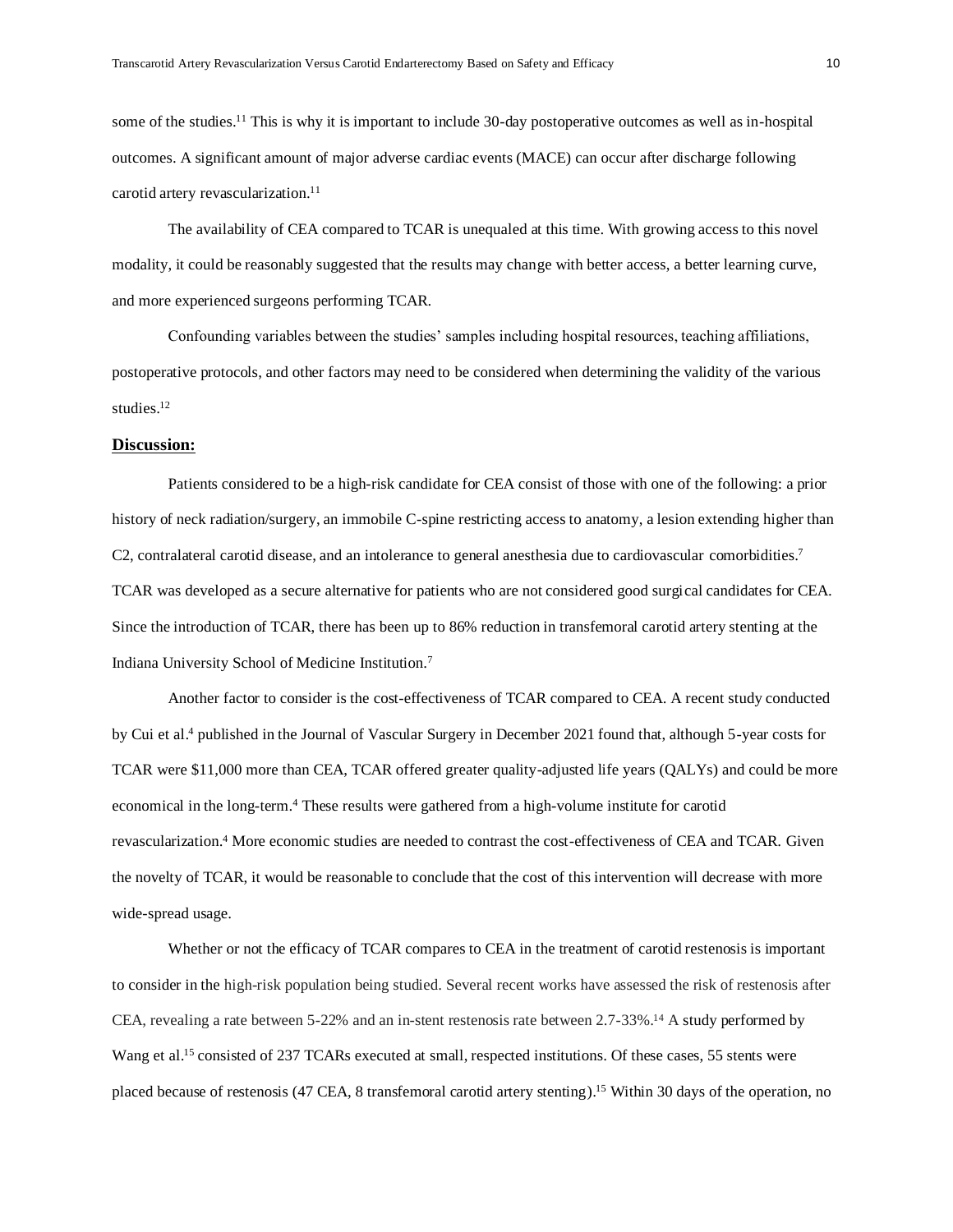additional CVAs or myocardial events occurred. In addition, there were zero cases of in-stent restenosis, thrombosis, or re-interventions. The results concluded that TCAR has the potential to treat patients with restenotic carotid disease with sustainable incidences of ipsilateral CVA, myocardial infarct, and death.<sup>15</sup>

## **Conclusion:**

Despite the less-invasive approach associated with TCAR, inpatient and post-discharge CVA/death rates were comparable between TCAR and CEA. However, TCAR may mitigate the risk of cranial nerve injuries compared to CEA and was found to have been associated with less operative times and blood loss and shorter postoperative length of stay. Data suggests that TCAR is a safe alternative for CEA. Further comparative studies are warranted to confirm the similarity of TCAR vs CEA, with focus on longer-term follow up and greater sample sizes.

There are different indications for CEA and TCAR, which were previously addressed above. Therefore, it is important to consider which intervention would be the most appropriate on a patient-specific basis. The TCAR procedure is considered safe and effective; however, one must consider the level of experience most surgeons have performing it. Because of its minimal hospital availability when compared to CEA, the level of expertise with the procedure among surgeons overall may take some time to develop.

For providers in this growing career field, it is important to consider their roles in these revascularization procedures. Whether they play a vital role during the operation or during postoperative follow up, the rates of MACE can affect the providers, as well. This could increase stress levels and feelings of inadequacy when dealing with a novel modality. Therefore, it is important to both consider the patient's level of comfort and follow the intervention chosen by the providers.

TCAR requires more research, which will bring about more medical knowledge. Patient care and communication are important competencies required by practicing providers. With this new intervention, providers want to offer the most beneficial and safest option to each patient specifically while considering quality of care.

As invasive as cardiologic interventions are, it is vital that good communication exists between providers and patients prior to the initiation of surgery. Providers are required to advocate for quality patient care and optimal patient systems, while working effectively and coordinating appropriate patient care within their specialty.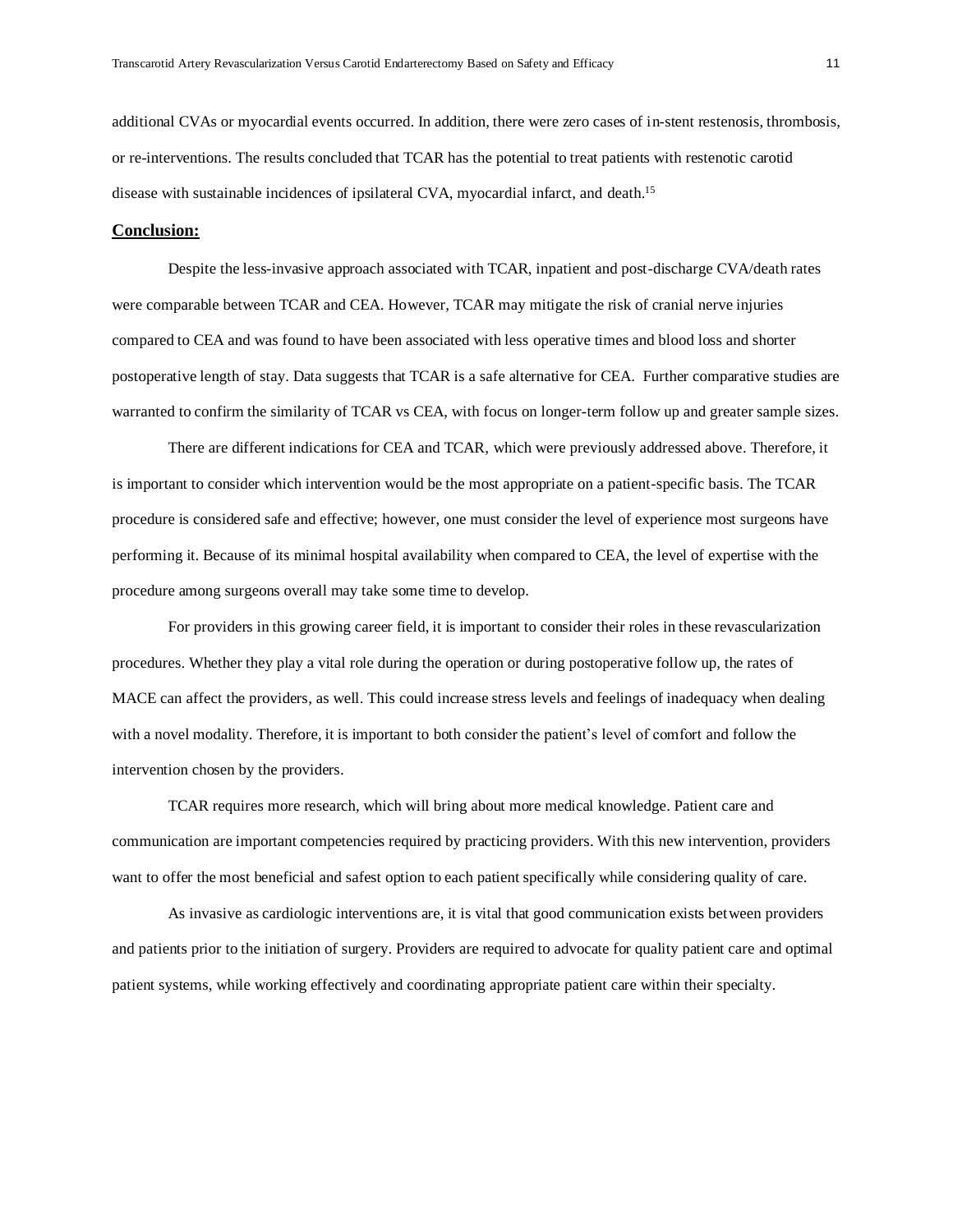#### **Resources:**

- 1. Dakour-Aridi H, Ramakrishnan G, Zarrintan S, Malas MB. Outcomes of transcarotid revascularization with dynamic flow reversal versus carotid endarterectomy in the TCAR Surveillance Project. *Semin Vasc Surg*. 2020;33(1-2):24-30. doi:10.1053/j.semvascsurg.2020.10.001
- 2. Prasad K. Pathophysiology and Medical Treatment of Carotid Artery Stenosis. *Int J Angiol*. 2015;24(3):158-172. doi:10.1055/s-0035-1554911
- 3. Papadakis MA, McPhee SJ, Rabow MW. eds. *Current Medical Diagnosis & Treatment 2021*. McGraw Hill; 2021. Accessed December 07, 2021. [https://accessmedicine.mhmedical.com/content.aspx?bookid=2957&sectionid=249359825](https://accessmedicine.mhmedical.com/content.aspx?bookid=2957§ionid=249359825)
- 4. Cui C, Ramakrishnan G, Murphy J, Malas MB. Cost-Effectiveness of TransCarotid Artery Revascularization versus Carotid Endarterectomy. J Vasc Surg. 2021 Jun 25:S0741-5214(21)01004-1. doi: 10.1016/j.jvs.2021.05.051. Epub ahead of print. PMID: 34182030.
- 5. Schermerhorn ML, Liang P, Eldrup-Jorgensen J, Cronenwett JL, Nolan BW, Kashyap VS. Association of transcarotid artery revascularization vs transfemoral carotid artery stenting with stroke or death among patients with carotid artery stenosis. *Journal of Vascular Surgery*. 2020;71(5):1813. doi:10.1016/j.jvs.2020.02.006
- 6. Naazie IN, Cui CL, Osaghae I, Murad MH, Schermerhorn M, Malas MB. A Systematic Review and Meta-Analysis of Transcarotid Artery Revascularization with Dynamic Flow Reversal Versus Transfemoral Carotid Artery Stenting and Carotid Endarterectomy. Ann Vasc Surg. 2020 Nov;69:426-436. doi: 10.1016/j.avsg.2020.05.070. Epub 2020 Jun 4. PMID: 32505684.
- 7. Yee EJ, Wang SK, Timsina LR, Ruiz-Herrera S, Liao JL, Donde NN, Fajardo AC, Motaganahalli RL. Propensity-Matched Outcomes of Transcarotid Artery Revascularization Versus Carotid Endarterectomy. J Surg Res. 2020 Aug;252:22-29. doi: 10.1016/j.jss.2019.12.003. Epub 2020 Mar 26. PMID: 32222590.
- 8. Kashyap VS, King AH, Foteh MI, Janko M, Jim J, Motaganahalli RL, Apple JM, Bose S, Kumins NH. A multi-institutional analysis of transcarotid artery revascularization compared to carotid endarterectomy. J Vasc Surg. 2019 Jul;70(1):123-129. doi: 10.1016/j.jvs.2018.09.060. Epub 2019 Jan 6. PMID: 30622007.
- 9. Carotid endarterectomy. National Heart Lung and Blood Institute. https://www.nhlbi.nih.gov/healthtopics/carotid-endarterectomy. Accessed March 20, 2022.
- 10. Carotid artery surgery open: Medlineplus medical encyclopedia. MedlinePlus. https://medlineplus.gov/ency/article/002951.htm. Accessed March 20, 2022.
- 11. Schermerhorn ML, Liang P, Dakour-Aridi H, Kashyap VS, Wang GJ, Nolan BW, Cronenwett JL, Eldrup-Jorgensen J, Malas MB. In-hospital outcomes of transcarotid artery revascularization and carotid endarterectomy in the Society for Vascular Surgery Vascular Quality Initiative. J Vasc Surg. 2020 Jan;71(1):87-95. doi: 10.1016/j.jvs.2018.11.029. Epub 2019 Jun 18. PMID: 31227410; PMCID: PMC6918010.